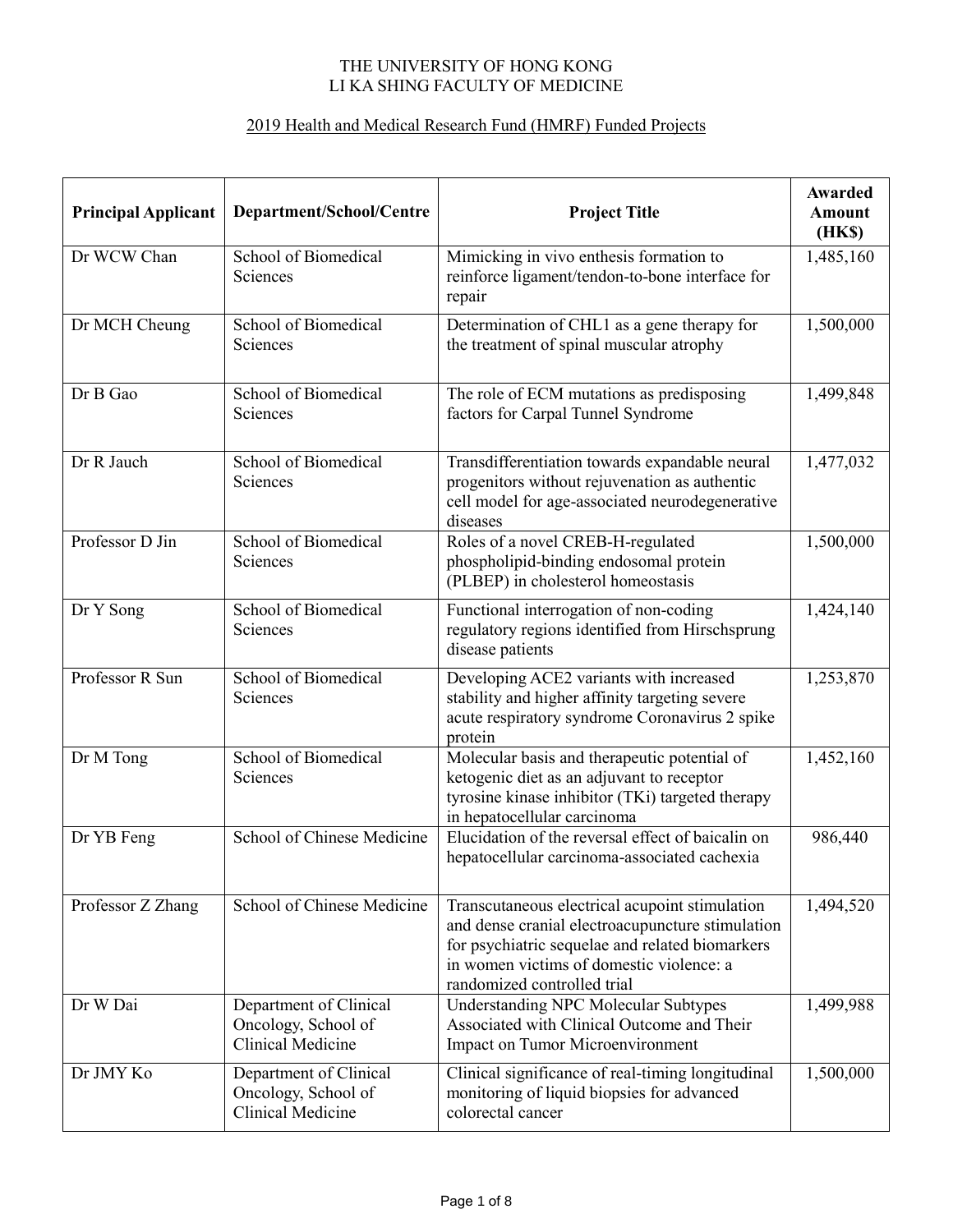| <b>Principal Applicant</b> | Department/School/Centre                                                          | <b>Project Title</b>                                                                                                                                                                                       | Awarded<br><b>Amount</b><br>(HKS) |
|----------------------------|-----------------------------------------------------------------------------------|------------------------------------------------------------------------------------------------------------------------------------------------------------------------------------------------------------|-----------------------------------|
| Dr EYP Lee                 | Department of Diagnostic<br>Radiology, School of<br>Clinical Medicine             | Predictive value of CT texture analysis in<br>indeterminate ovarian mass- a multi-centre<br>validation study.                                                                                              | 996,760                           |
| Dr MY Ng                   | Department of Diagnostic<br>Radiology, School of<br><b>Clinical Medicine</b>      | Clinical significance of subclinical myocardial<br>involvement in recovered COVID-19 patients<br>using cardiovascular magnetic resonance                                                                   | 1,499,640                         |
| Professor CLK Lam          | Department of Family<br>Medicine and Primary Care,<br>School of Clinical Medicine | What are the family barriers and facilitators of<br>healthy eating habits among adolescents?                                                                                                               | 440,650                           |
| Dr EYF Wan                 | Department of Family<br>Medicine and Primary Care,<br>School of Clinical Medicine | What is optimal blood pressure target for<br>antihypertensive treatment? A target randomised<br>controlled trial emulation using big data                                                                  | 925,260                           |
| Dr EYT Yu                  | Department of Family<br>Medicine and Primary Care,<br>School of Clinical Medicine | Improving T2DM detection among at-Risk<br>individuals -Effectiveness of Active<br>Opportunistic Screening using spot Capillary-<br>HbA1c test - A cluster randomized controlled<br>trial (DM-REACH)        | 1,500,000                         |
| Dr KH Chan                 | Department of Medicine,<br>School of Clinical Medicine                            | Potential therapeutic effect of pioglitazone on<br>neuromyelitis optica spectrum disorders                                                                                                                 | 1,372,840                         |
| Dr K Chen                  | Department of Medicine,<br>School of Clinical Medicine                            | Treatment of obesity by selectively delivery of<br>thyroid hormone to white adipose tissue                                                                                                                 | 1,499,516                         |
| Dr MKS Cheung              | Department of Medicine,<br>School of Clinical Medicine                            | Epidemiology and risk factors of major<br>osteoporotic fracture after Helicobacter pylori<br>eradication and the interaction between<br>Helicobacter pylori and proton pump inhibitors<br>on fracture risk | 958,936                           |
| Dr CYY Cheung              | Department of Medicine,<br>School of Clinical Medicine                            | Metabolomics signature for the prediction of<br>diabetic kidney disease in Chinese patients with<br>type 2 diabetes                                                                                        | 1,493,820                         |
| Dr JJSH Hai                | Department of Medicine,<br>School of Clinical Medicine                            | Dabigatran for stroke prevention in atrial<br>fibrillation in moderate or severe mitral stenosis<br>(DAVID-MS) study                                                                                       | 1,285,000                         |
| Dr GKK Lau                 | Department of Medicine,<br>School of Clinical Medicine                            | What is the effect of intensive blood pressure<br>control on cerebral blood flow and cognition in<br>ischaemic stroke patients with severe cerebral<br>small vessel disease?                               | 566,885                           |
| Professor AYH<br>Leung     | Department of Medicine,<br>School of Clinical Medicine                            | Develop a zebrafish model of human chronic<br>myelomonocytic leukaemia (CMML) based on<br>recurrent mutation combinations                                                                                  | 1,499,916                         |
| Dr CH Man                  | Department of Medicine,<br>School of Clinical Medicine                            | Targeting proton shifting by a novel MCT4<br>inhibitor in treating acute myeloid leukemia                                                                                                                  | 1,493,888                         |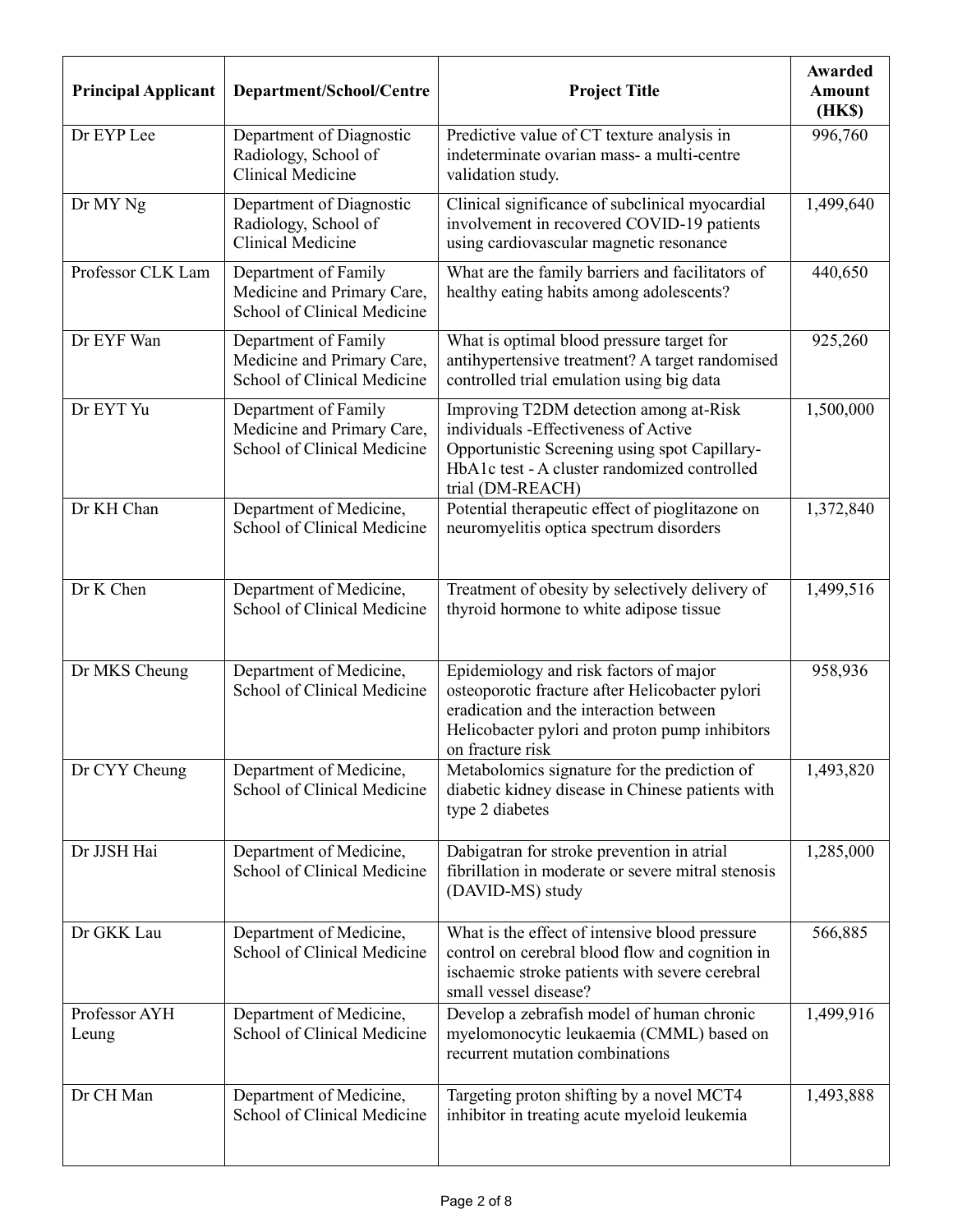| <b>Principal Applicant</b> | Department/School/Centre                                             | <b>Project Title</b>                                                                                                                                                                                          | Awarded<br><b>Amount</b><br>(HK\$) |
|----------------------------|----------------------------------------------------------------------|---------------------------------------------------------------------------------------------------------------------------------------------------------------------------------------------------------------|------------------------------------|
| Dr CL Ng                   | Department of Medicine,<br>School of Clinical Medicine               | The role of adiponectin signalling in Tauopathy:<br>implication of adiponectin receptor agonist as a<br>therapeutic treatment for Tau-mediated<br>neurodegeneration                                           | 1,493,388                          |
| Dr KL Ng                   | Department of Medicine,<br>School of Clinical Medicine               | Targeting complex/monosomy karyotype acute<br>myeloid leukaemia carrying TP53 mutations<br>with PLK4 inhibitor- a mechanistic and<br>therapeutic study                                                        | 1,397,780                          |
| Professor WWK<br>Seto      | Department of Medicine,<br>School of Clinical Medicine               | A prototype artificial intelligence algorithm<br>versus Liver Imaging Reporting and Data<br>System (LI-RADS) criteria in diagnosing<br>hepatocellular carcinoma on computed<br>tomography: a randomized trial | 1,481,714                          |
| Dr GHH Singh               | Department of Medicine,<br>School of Clinical Medicine               | The Acute Promyelocytic Leukaemia Asian<br>Consortium (APL-AC) Project                                                                                                                                        | 1,009,872                          |
| Dr X Sun                   | Department of Medicine,<br>School of Clinical Medicine               | Modelling myeloproliferative neoplasms<br>(MPNs) in a multi-colour transgenic zebrafish -<br>mechanistic and therapeutic Insights                                                                             | 1,363,304                          |
| Professor A Xu             | Department of Medicine,<br>School of Clinical Medicine               | Thrombospondin-2 as a potential diagnostic<br>biomarker and therapeutic target of nonalcoholic<br>fatty liver disease                                                                                         | $\overline{1,}496,160$             |
| Dr JFW Chan                | Department of<br>Microbiology, School of<br>Clinical Medicine        | In vitro, ex vivo, and in vivo evaluation of novel<br>anti-SARS-CoV-2 nanobodies as safe and<br>effective prophylactic and therapeutic options<br>for Coronavirus Disease 2019                                | 1,497,160                          |
| Dr H Chu                   | Department of<br>Microbiology, School of<br>Clinical Medicine        | Investigation on the role of interferon and<br>interferon-based treatment options against<br>COVID-19                                                                                                         | 1,217,960                          |
| Dr KH Kok                  | Department of<br>Microbiology, School of<br><b>Clinical Medicine</b> | Understanding the immunological responses<br>against SARS-CcV-2 orf8 protein and its<br>potential use as novel COVID-19 vaccine                                                                               | 1,200,000                          |
| Dr S Sridhar               | Department of<br>Microbiology, School of<br><b>Clinical Medicine</b> | A multi-cohort study of rat hepatitis E<br>seroprevalence in Hong Kong using state-of-art<br>serological tests                                                                                                | 876,512                            |
| Dr JLL Teng                | Department of<br>Microbiology, School of<br>Clinical Medicine        | Discovery of a novel SARS-CoV-2 cell entry<br>mechanism mediated by circulating soluble<br>ACE2 (sACE2): potential therapeutic target and<br>risk marker for COVID-19                                         | 1,113,540                          |
| Dr SF Yuan                 | Department of<br>Microbiology, School of<br>Clinical Medicine        | Host PFKFB3-dependent glycolytic<br>reprogramming as a broad-spectrum antiviral<br>strategy                                                                                                                   | 1,475,920                          |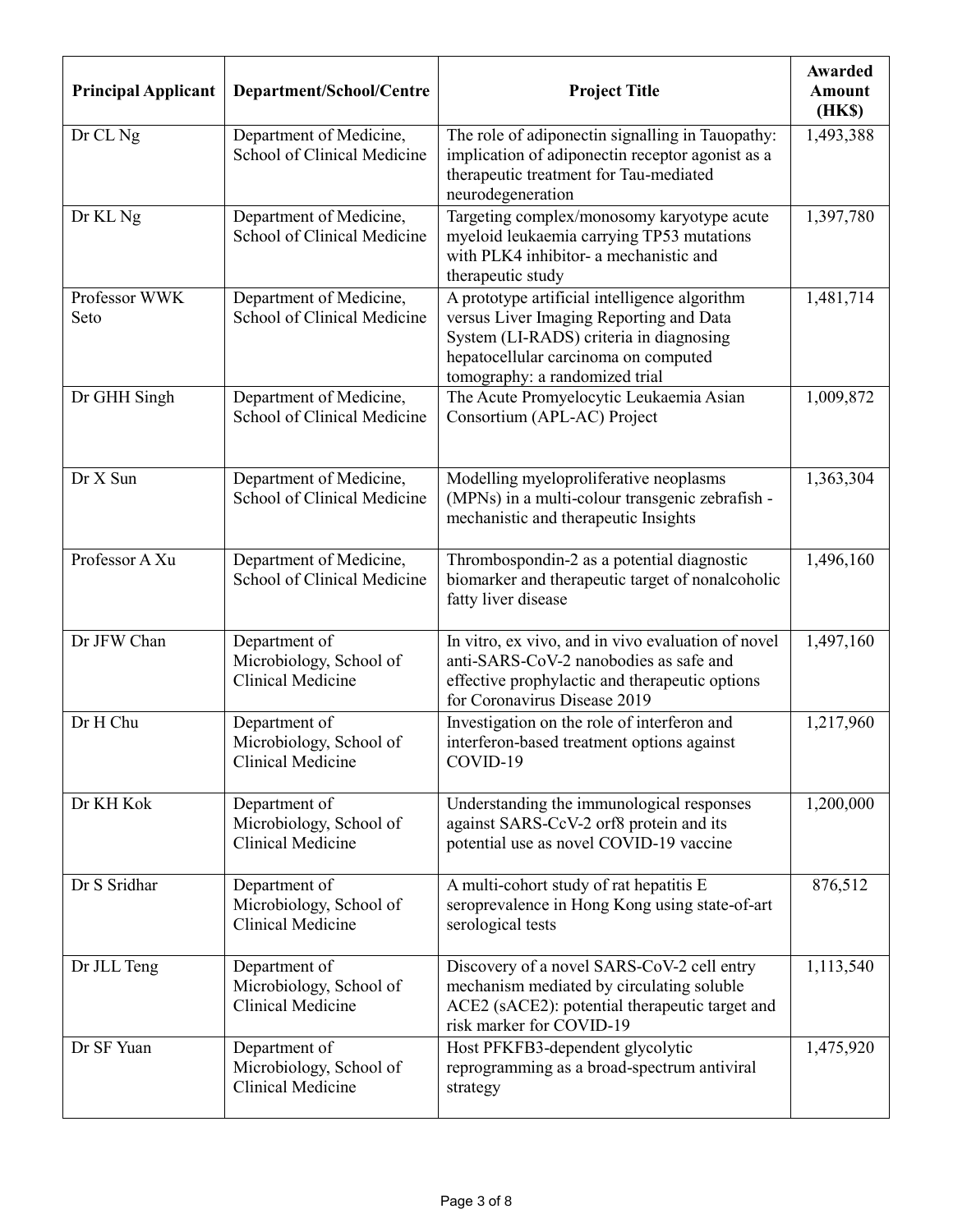| <b>Principal Applicant</b> | Department/School/Centre                                                             | <b>Project Title</b>                                                                                                                                                                                                       | Awarded<br><b>Amount</b><br>(HK\$) |
|----------------------------|--------------------------------------------------------------------------------------|----------------------------------------------------------------------------------------------------------------------------------------------------------------------------------------------------------------------------|------------------------------------|
| Dr KKL Chan                | Department of Obstetrics<br>and Gynaecology, School of<br><b>Clinical Medicine</b>   | Delineation of reactive oxygen species (ROS)-<br>mediated signaling pathways involved in<br>developing chemoresistance in ovarian cancer                                                                                   | 1,365,184                          |
| Dr RHW Li                  | Department of Obstetrics<br>and Gynaecology, School of<br>Clinical Medicine          | Prediction of metabolic and cardiovascular<br>complications in women with polycystic ovary<br>syndrome: a longitudinal study                                                                                               | 1,113,100                          |
| Professor EHY Ng           | Department of Obstetrics<br>and Gynaecology, School of<br>Clinical Medicine          | A double blind randomized controlled trial of<br>non-invasive preimplantation genetic testing for<br>aneuploidy in in vitro fertilisation                                                                                  | 1,361,728                          |
| Dr BNK Choy                | Department of<br>Ophthalmology, School of<br>Clinical Medicine                       | Randomized control trial on the efficacy of a<br>smartphone application (Glaucomapp) on<br>monitoring and promoting disease awareness<br>and medication adherence on Chinese glaucoma<br>patients                          | 1,160,611                          |
| Dr A Lee                   | Department of<br>Ophthalmology, School of<br>Clinical Medicine                       | Air-puff tonometry as a potential route of<br>transmission during COVID-19 and other<br>epidemics and the epidemiology of common<br>respiratory viruses in acute conjunctivitis                                            | 972,750                            |
| Professor CKS<br>Leung     | Department of<br>Ophthalmology, School of<br>Clinical Medicine                       | Applying Virtual Reality Simulations to<br>Determine the Development of Vision-related<br>Disability in Patients with Glaucoma - A 3-year<br>Prospective Study                                                             | 1,500,000                          |
| Dr JPY Cheung              | Department of Orthopaedics<br>and Traumatology, School<br>of Clinical Medicine       | Randomized, Controlled, Single-blinded Trial to<br>Evaluate the Efficacy and Safety of Intra-wound<br>Vancomycin Powder as Add-on Prophylactic<br>Intraoperative Antibiotic for High-risk Open<br>Posterior Spinal Surgery | 1,492,928                          |
| Dr CX Fang                 | Department of Orthopaedics<br>and Traumatology, School<br>of Clinical Medicine       | Sterilized 3D PRINTed bone models versus<br>conventional CT imaging for operative<br>visualization for complex intraarticular fracture<br>$repair - A \n  single \n  blined \n  randomized$<br>multicentre study           | 1,289,876                          |
| Dr KYH Kwan                | Department of Orthopaedics<br>and Traumatology, School<br>of Clinical Medicine       | Towards reducing repeated hospital attendance<br>and admissions for patients with low back pain<br>using a machine learning approach                                                                                       | 1,062,880                          |
| Professor KWK<br>Yeung     | Department of Orthopaedics<br>and Traumatology, School<br>of Clinical Medicine       | Investigation of photothermally responsive<br>multi-layered graphene oxide coating for<br>controlled release of antibacterial reagents to act<br>against orthopaedic implant-related infection                             | 1,377,620                          |
| Dr T Zhang                 | Department of Orthopaedics<br>and Traumatology, School<br>of Clinical Medicine       | Clinical validation of a novel system enabling<br>non-radiation spinal deformity prediction using<br>a combination of artificial intelligence and depth<br>sensing technologies                                            | 100,000                            |
| Professor YF<br>Cheung     | Department of Paediatrics<br>and Adolescent Medicine,<br>School of Clinical Medicine | Resting and Dynamic Right Ventricular-<br>Pulmonary Arterial Coupling in Childhood<br><b>Cancer Survivors</b>                                                                                                              | 854,760                            |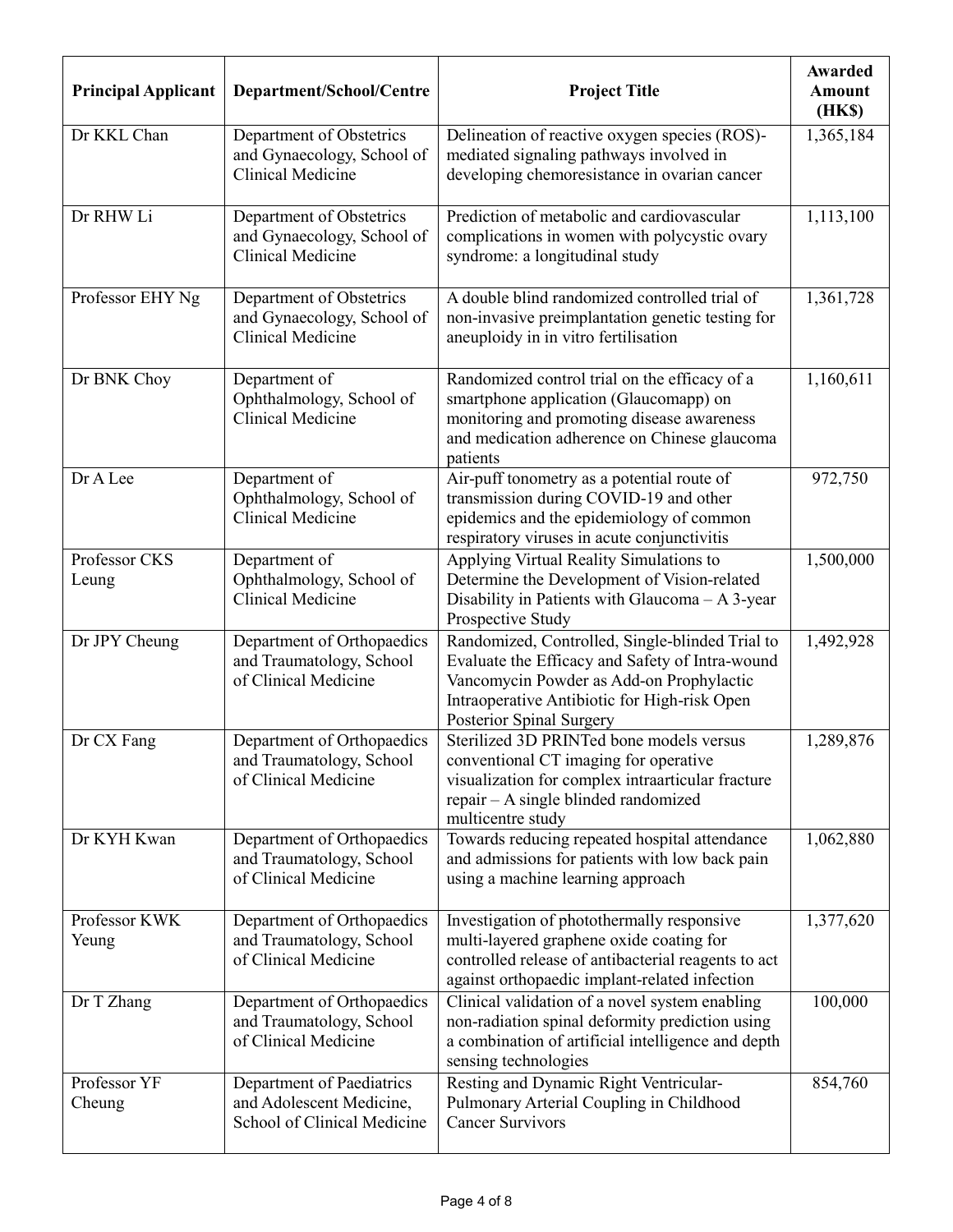| <b>Principal Applicant</b> | Department/School/Centre                                                             | <b>Project Title</b>                                                                                                                                                                      | Awarded<br>Amount<br>(HK\$) |
|----------------------------|--------------------------------------------------------------------------------------|-------------------------------------------------------------------------------------------------------------------------------------------------------------------------------------------|-----------------------------|
| Dr AKS Chiang              | Department of Paediatrics<br>and Adolescent Medicine,<br>School of Clinical Medicine | Characterisation of pathogenetic mechanisms of<br>Epstein-Barr virus-associated T and natural<br>killer cell lymphoproliferative diseases in<br>children                                  | 1,000,000                   |
| Dr BHY Chung               | Department of Paediatrics<br>and Adolescent Medicine,<br>School of Clinical Medicine | Socio-Economic Burden and Health-Related<br>Quality of Life in Patients with Rare Diseases in<br>Hong Kong and in the Asia Pacific Region                                                 | 892,720                     |
| Dr HW Tsang                | Department of Paediatrics<br>and Adolescent Medicine,<br>School of Clinical Medicine | Identification of risk interaction of<br>hypovitaminosis D genetic and environmental<br>factors among Hong Kong infants and toddlers                                                      | 1,152,500                   |
| Professor WW Tu            | Department of Paediatrics<br>and Adolescent Medicine,<br>School of Clinical Medicine | Therapeutic effect of human $\delta$ -T-cell-derived-<br>exosomes on nasopharyngeal carcinoma in<br>preclinical models                                                                    | 1,498,180                   |
| Professor W Yang           | Department of Paediatrics<br>and Adolescent Medicine,<br>School of Clinical Medicine | Translating genetic susceptibility to clinical<br>application: SYNGR1--an Asian-specific<br>biomarker and drug target for systemic lupus<br>erythematosus (SLE)                           | 1,482,597                   |
| Dr PCP Ip                  | Department of Pathology,<br>School of Clinical Medicine                              | Therapeutic Potentials of Polo-like kinase 4<br>inhibitor in Leiomyosarcoma                                                                                                               | 1,499,488                   |
| Dr D Lee                   | Department of Pathology,<br>School of Clinical Medicine                              | Anti-mitotic agents elicit cytosolic DNA sensing<br>STING pathway to improve efficiency of<br>immune checkpoint inhibitors in liver cancer                                                | 1,500,000                   |
| Dr CLR Lo                  | Department of Pathology,<br>School of Clinical Medicine                              | Evaluation of lumican as a serum prognostic<br>biomarker and actionable target for liver cancer                                                                                           | 1,458,016                   |
| Dr CCL Wong                | Department of Pathology,<br>School of Clinical Medicine                              | Inhibition of hypoxia-induced hyaluronan<br>synthase 3 (HAS3) to subvert the immune<br>suppressive microenvironment in liver cancer                                                       | 1,500,000                   |
| Dr CM Wong                 | Department of Pathology,<br>School of Clinical Medicine                              | BRD9 deregulation in liver cancer: Pathological<br>significance and therapeutic potentials                                                                                                | 1,500,000                   |
| Dr EWY Chan                | Department of<br>Pharmacology and<br>Pharmacy, School of<br><b>Clinical Medicine</b> | Understanding preferences for low-dose aspirin<br>use in primary prevention of colorectal cancer<br>among clinicians and the general public in Hong<br>Kong: A discrete choice experiment | 797,676                     |
| Dr SF Chow                 | Department of<br>Pharmacology and<br>Pharmacy, School of<br><b>Clinical Medicine</b> | Feasibility of next-generation inhalable<br>nanoagglomerated microparticles to improve the<br>therapeutic outcomes of non-small cell lung<br>cancer: A pilot study                        | 309,000                     |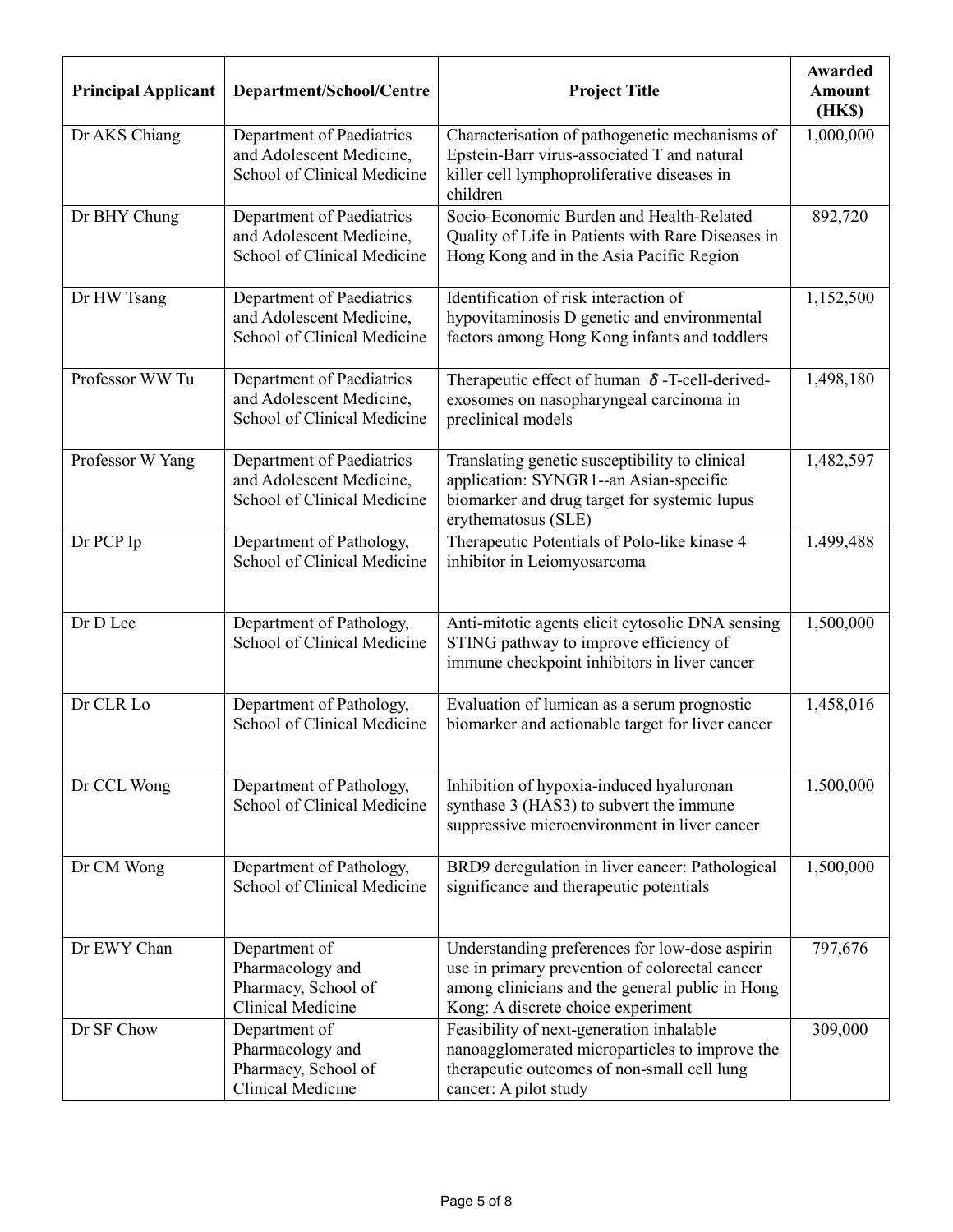| <b>Principal Applicant</b> | Department/School/Centre                                                             | <b>Project Title</b>                                                                                                                                                                                 | Awarded<br><b>Amount</b><br>(HK\$) |
|----------------------------|--------------------------------------------------------------------------------------|------------------------------------------------------------------------------------------------------------------------------------------------------------------------------------------------------|------------------------------------|
| Dr JKW Lam                 | Department of<br>Pharmacology and<br>Pharmacy, School of<br><b>Clinical Medicine</b> | Pulmonary and intranasal delivery of broad-<br>spectrum antiviral agent for respiratory viral<br>infections                                                                                          | 1,500,000                          |
| Dr CW Sing                 | Department of<br>Pharmacology and<br>Pharmacy, School of<br>Clinical Medicine        | Do bisphosphonates reduce risk of dementia? A<br>real-world pharmacoepidemiology study in<br>Hong Kong and the United Kingdom                                                                        | 555,896                            |
| Professor Y Wang           | Department of<br>Pharmacology and<br>Pharmacy, School of<br>Clinical Medicine        | SIRT1-mediated vasodilatation: from inside to<br>outside                                                                                                                                             | 1,499,800                          |
| Dr WC Chan                 | Department of Psychiatry,<br>School of Clinical Medicine                             | Mortality among older persons with<br>schizophrenia in Hong Kong                                                                                                                                     | 732,624                            |
| Dr HY Chung                | Department of Surgery,<br>School of Clinical Medicine                                | Organoid systems to study the effect of steroid<br>in modulating immune-mediated inflammation<br>in biliary atresia: A bridge to therapeutic<br>application                                          | 1,394,170                          |
| Dr CC Foo                  | Department of Surgery,<br>School of Clinical Medicine                                | Identification of microbiota associated with<br>colorectal cancer (CRC) metastasis and<br>chemoresistance, and evaluation of their roles as<br>predictive biomarker for response to<br>chemotherapy. | 1,498,248                          |
| Dr KMY Kiang               | Department of Surgery,<br>School of Clinical Medicine                                | Preclinical evaluation of albumin-encapsulated<br>nanoparticles for the treatment of chemo-<br>resistant glioblastoma through modulating ER<br>stress response                                       | 98,000                             |
| Professor WL Law           | Department of Surgery,<br>School of Clinical Medicine                                | Therapeutic effect of DPP-4 inhibitors, which<br>are approved to treat diabetes, on improving<br>prognosis of post-operative colorectal cancer<br>patients                                           | 977,000                            |
| Professor ESW<br>Ngan      | Department of Surgery,<br>School of Clinical Medicine                                | Analysis of EZH2 mediated neurogenic-to-<br>gliogenic switch in development of enteric<br>neurons and gastrointestinal motility disorders                                                            | 1,500,000                          |
| Professor PKH Tam          | Department of Surgery,<br>School of Clinical Medicine                                | To elucidate the role of 'niche' factors in the<br>pathogenesis of Biliary Atresia using an<br>advanced organoid system                                                                              | 1,269,582                          |
| Dr SM Tang                 | Department of Surgery,<br>School of Clinical Medicine                                | Towards establishing a genetic risk profile for<br>Hirschsprung disease: pathway-centric approach<br>to model polygenic risk                                                                         | 1,148,904                          |
| Dr DYT Cheung              | School of Nursing                                                                    | Development and a pilot randomized controlled<br>trial of a brief alcohol intervention during<br>smoking cessation treatment delivered by<br>healthcare professionals                                | 100,000                            |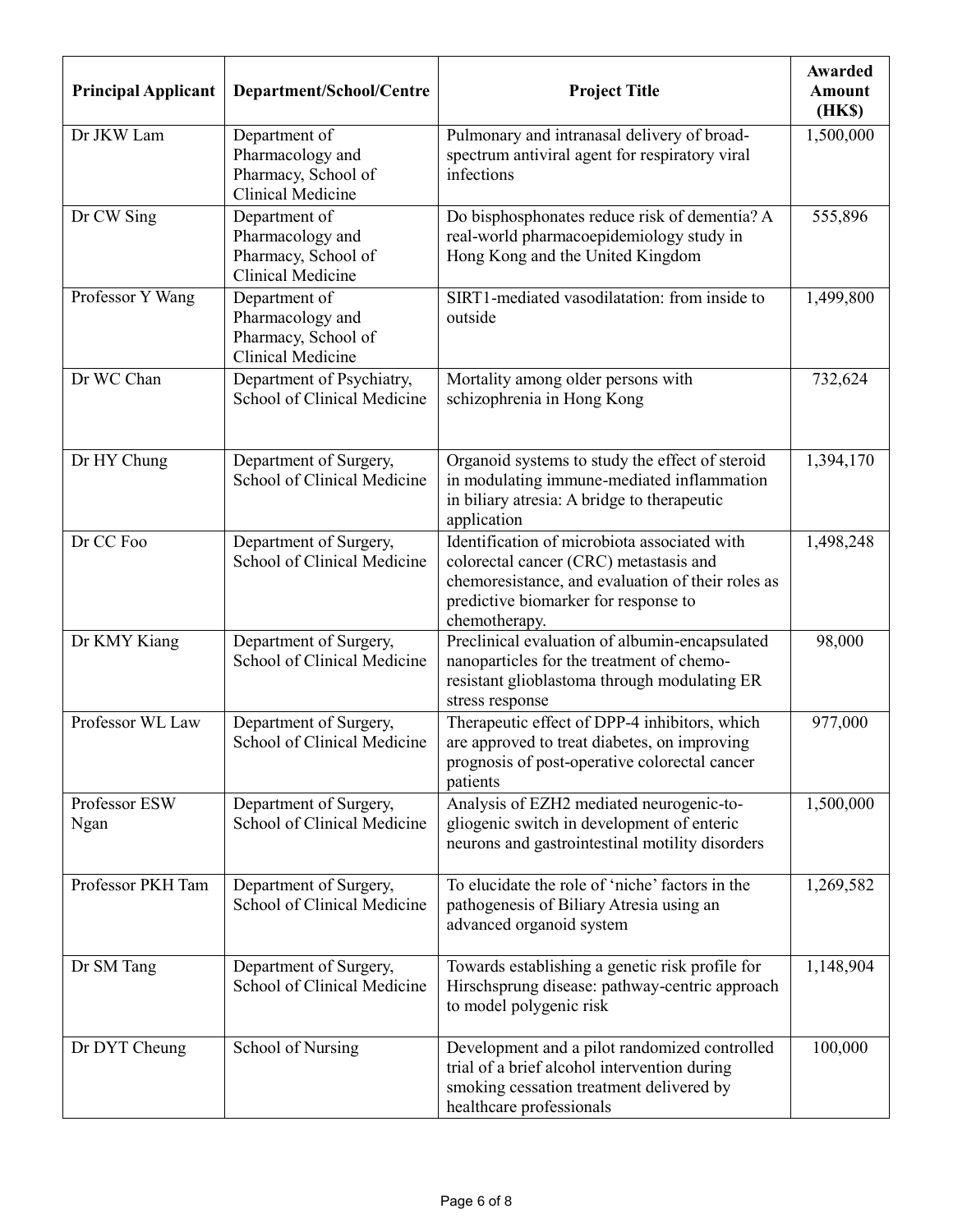| <b>Principal Applicant</b> | Department/School/Centre | <b>Project Title</b>                                                                                                                                                                                          | Awarded<br><b>Amount</b><br>(HK\$) |
|----------------------------|--------------------------|---------------------------------------------------------------------------------------------------------------------------------------------------------------------------------------------------------------|------------------------------------|
| Dr ST Cheung               | School of Nursing        | Reversing frailty status among post-treatment<br>older cancer survivors using Baduanjin Qigong:<br>A randomized controlled trial                                                                              | 1,350,000                          |
| Dr AYK Lai                 | School of Nursing        | A Smart Sleep Apnea Self-management Support<br>Programme (4S) to improve apnea severity and<br>cardiovascular health - A pragmatic randomized<br>controlled trial with mixed-method evaluation                | 1,481,764                          |
| Dr KYW Lok                 | School of Nursing        | A mixed methods observational study of human<br>milk sharing in Hong Kong                                                                                                                                     | 100,000                            |
| Dr AYM Ng                  | School of Nursing        | A study to understand goals of care<br>communication with advanced heart failure<br>patients, families, and healthcare providers in<br>hospital setting: Establishing a clinically<br>applicable framework    | 100,000                            |
| Dr X Weng                  | School of Nursing        | COVID-19 online misinformation exposure in<br>Hong Kong adults: a cross-sectional study                                                                                                                       | 877,000                            |
| Dr ST Ali                  | School of Public Health  | Real-time estimation of serial interval and epi-<br>curve to improve the evaluation of effectiveness<br>of non-pharmaceutical interventions forCOVID-<br>19 in Hong Kong and Mainland China                   | 1,021,680                          |
| Dr HB Andres               | School of Public Health  | The health implications of extending statutory<br>paid maternity leave in Hong Kong: A policy<br>evaluation                                                                                                   | 729,540                            |
| Ms J Chan                  | School of Public Health  | Trajectories of chemotherapy-induced peripheral<br>neuropathy and the role of psychological factors<br>among breast cancer patients                                                                           | 923,760                            |
| Dr MK Kwok                 | School of Public Health  | Roles of insulin-like growth factor 1, lean mass<br>and fat mass in type 2 diabetes mellitus: sex-<br>specific Mendelian randomization studies in<br>Western and Chinese populations                          | 1,486,992                          |
| Dr WWT Lam                 | School of Public Health  | Cancer survivors' attitudes to the feasibility and<br>acceptability of a community-based multi-<br>disciplinary cancer survivorship intervention: A<br>qualitative study                                      | 545,367                            |
| Dr NHL Leung               | School of Public Health  | Transmissibility of respiratory viruses                                                                                                                                                                       | 1,500,000                          |
| Dr DWL Ng                  | School of Public Health  | Managing fear of cancer recurrence: a<br>qualitative comparison of coping process among<br>Chinese cancer survivors with nonclinical,<br>subclinical, and clinically-significant fear of<br>cancer recurrence | 522,083                            |